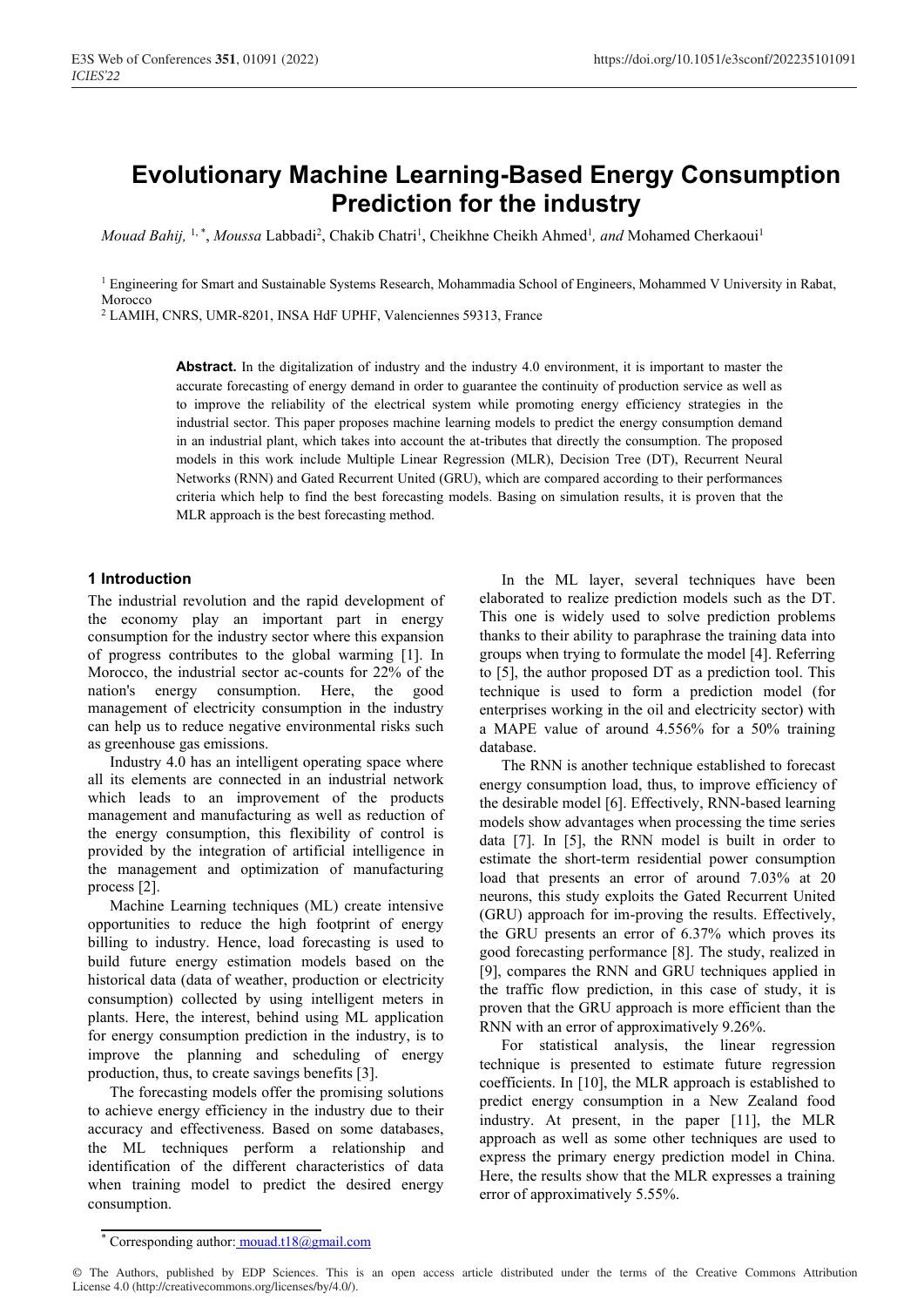The contribution of this paper is to develop four approaches for predicting energy consumption in the industry, namely: MLR, GRU, ANN, and RNN. These approaches are based on attributes collected in the industrial setting, and compared in terms of the accuracy when predicting energy consumption. Effectively, the more the prediction accuracy is improved, the more the planning, of the reasonable energy plan of the production plant, is improved.

This paper is structured as follows: Section 2 presents some prediction methods. The methodology of the energy forecasting is described in section 3. The simulation results are discussed in section 4. Finally, the last section is dedicated to the conclusion.

# **2 Theoretical Background**

This section is reserved to present the ML techniques used in the prediction of the energy consumption. These forecasting approaches have been identified as a major actor in improving energy efficiency in industry.

# **2.1.Multiple Linear Regression**

Multiple Linear regression is an important method for estimating regression coefficients in multivariate statistical analysis, the MLR is applied in different disciplines to forecast the output variables by a linear combination of the independent attributes. This method is introduced to estimate the energy consumption load in the building [11].

The multiple linear regression model is described as follows:

$$
S = \beta_0 + \beta_1 a_1 + \beta_2 a_2 + \beta_3 a_3 \dots + \beta_p a_p + \varepsilon \quad (1)
$$

where,  $(a_i)$  expresses the values of the systems input, (S) is the expected output,  $(\beta_0)$  and  $(\varepsilon)$  are the regression coefficients and the random error term, receptively.

The creation of the MLR model requires a long time for the identification of the parameters, as well as the quantity of data can affect the efficiency of the accuracy. The fluidity afforded by this approach will make MLR more usable for linear problems.

#### **2.2.Decision Tree**

The DT is a tree structure based on the composition of axis nodes and branch nodes to make the decision. This approach works through the formation of the first node of the tree to the lowest node, passing through intermediate root nodes. Each node shows the value of the attribute giving the result of the decision to the branches [12].

This repetitive splitting process supports the DT in the build the forecasting model. In prediction, DT has a major advantage of producing a model by logically interpret-able regels comparable to other modeling approaches.

The process of gain splitting for DT is expressed as follows:

$$
S_r(T) = \sum_{k=1}^{k} p_{k\tau} (1 - p_{k\tau})
$$
 (2)

where,  $(p_{k\tau})$  presents the proportion of points in the class (k).

#### **2.3.Recurrent Neural Networks**

During the learning process, the RNN has the ability to catch temporal dependences using a nodes training pattern oriented on a graph along a sequence. The RNN architecture contains three layers, the connection between the nodes is based on the recurrent information to the same neurons in the previous state for the construction of the current neuron [13].

The RNN makes use of an internal memory concept to process the input variables where key is the capturing of computed in-formation on previous states up to the present state in order to generate the prediction model.

The computing of the output as a result of the previous output state and the current input state is defines as follows:

$$
S_t = \sigma (W_1 x^t + W_2 S^{(t-1)} + b)
$$
 (3)

where,  $S_t$  is the output,  $\sigma$  means the activation function of each element,  $b$  presents the vector bias of the hidden layer.  $W_1$  and  $W_2$  denote the weight parameters.  $S^{(t-1)}$  is the output from a prior time step and  $x<sup>t</sup>$  is the input at the current time step.

#### **2.4.Gated recurrent unit**

The GRU technique has a simple structure that reduces the internal cache state and gives a fast modulation of the information flow.

The GRU architecture contains two prediction structures, the update gate for the measurement and control of the previous state information is maintained in the current state and the reset gate presents the combination operation to be performed by the previous state information [14].

The mathematical formulation of GRU is described as follows:

$$
r_t = \sigma(w_r h_{t-1} + V_r x_t + b_r)
$$
 (4)

$$
z_t = \sigma (w_z h_{t-1} + V_z x_t + b_z)
$$
 (5)

Where,  $x_t$  is the input values,  $h_{t-1}$  presents the activation to the last state, the matrix parameters are specified by the values  $V$  and  $w$ .  $z_t$  represented the update gate determining the amount of information provided to make the new output, the reset gate is indicated by  $r_t$  to find out what information to ignore.

The memory content necessary to store the reset gate information related to the past and the tangent function is expressed as follows:

$$
\tilde{h}_t = \tanh (w_r (h_{t-1} * R) + V_M x_t) \tag{6}
$$

$$
h_t = (h_{t-1}) * (1 - z) + z * \tilde{h}_t)
$$
 (7)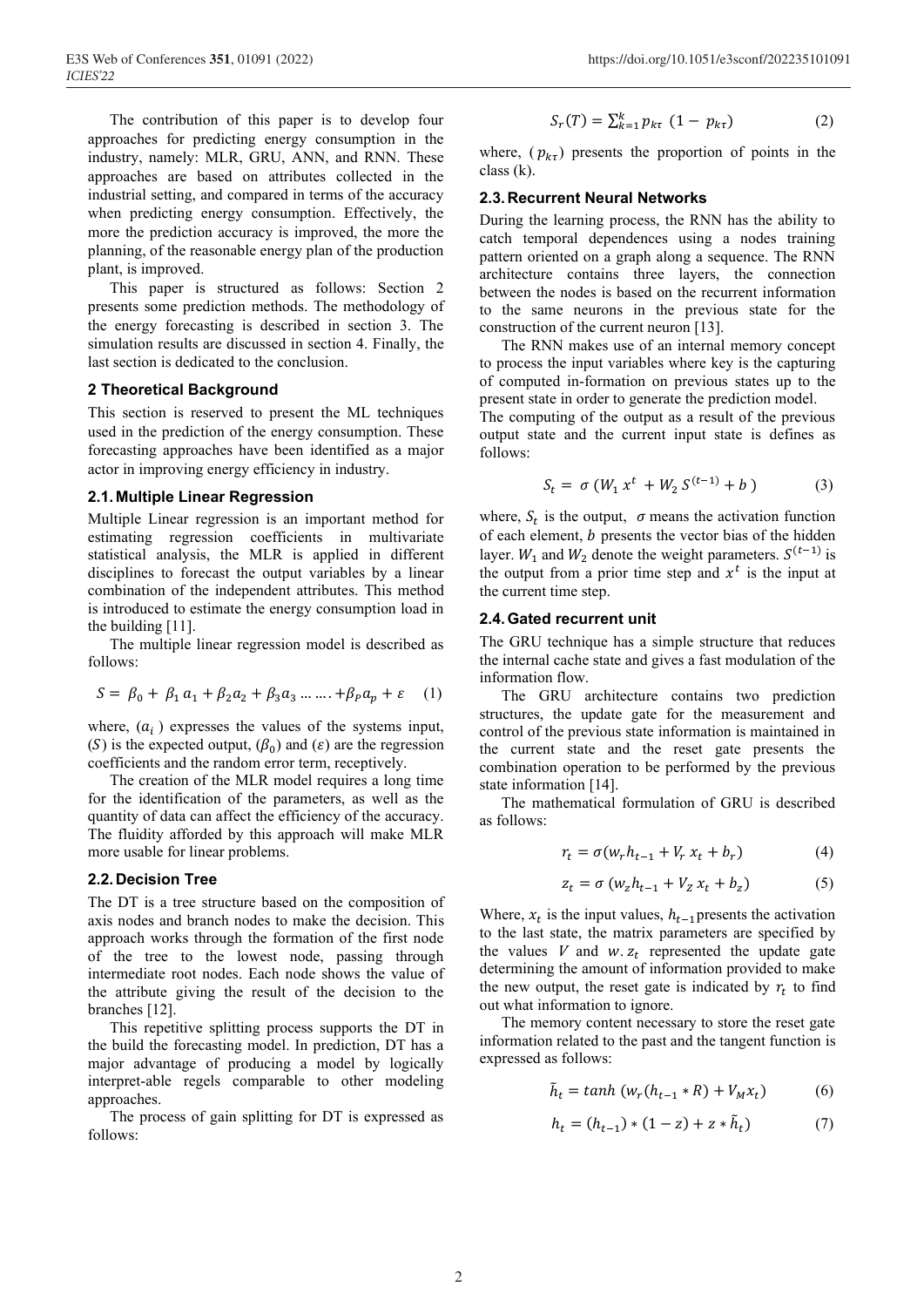where,  $\tilde{h}_t$  expresses the candidate activation at time t,  $V_M$ and  $w_r$  are parameters of the matrix in the learning process  $\tilde{h}_t$ , "\*" signifies the matrix multiplication.

#### **3 Methodology**

In the industrial sector, the energy consumption forecasting is an important systematic operation to know the future energy demands. The four models employed in this paper are DT, MRL, RNN, and GRU run in Python. The phases of the generation and validation of the ML model for industrial energy forecasting are illustrated in Fig. 1.

The prediction of the energy load is based on ML approaches, where the formation of the models depends on the use of the database collected from the indicators of the factory production line. The prediction is based on production and climate variables, which affects the change in the energy demands.

The chosen attributes of the database are temperature, humidity, lighting, emissions and consumption. This database consists of two sections, one for training and the second for the testing of the model. To build the model, a normalization step is taken from a database, described in equation 8 in order to minimize the loss function.

$$
\acute{x}_t = \frac{x_t - \min(x)}{\max(x) - \min(x)}\tag{8}
$$

where,  $\dot{x}_i$  indicates the normalization value,  $x_i$  is the original value,  $min(x)$  and  $max(x)$  express the minimum and maximum values in the vector  $x_i$ . This data processing methodology eliminates outliers, improves model efficiency and accelerates the process of forecasting [7].

To measure the energy precision and the efficiency of the approaches proposed, performance indices are presented to assess the quality of each prediction model, including the percentage score in training and also in testing plus over the mean absolute percentage error MAPE (%) criterion expressed as follows:

$$
MAPE = \frac{100\%}{n} \sum_{I=0}^{n} \left| \frac{y_i - y_i^2}{y_i} \right| \tag{9}
$$

Where, *n* is the number of samples,  $y_i$  is the actual value, and  $y_i^{\prime}$  the predicted value. The calculation of MAPE (%) was carried out on the basis of the nonnormalized values [15].

The building of the model starts by measuring and collecting data from the manufacturing site. The second step is concerned with the preparation of the database for training and the other one for testing, both types of data followed a process of normalization in order to filter out the impurities. Subsequently, the implementation of the chosen algorithms and the validation of the models deduced are included in the last part. The prediction models are tested using the test database in each case in sequence to calculate the MAPE error and to check the efficiency in precision.



**Fig. 1.** Methodology structure for the energy forecasting.

## **4 Results and Discussion**

In this section, the simulation results are presented, obtained from real production data collected in the industry for energy estimation. The proposed GRU, DT, MLR and RNN approaches are compared in order to extract the most precise model for the energy forecast. The training of the model uses a 12-month data set of an industrial manufacturing plant in Morocco that are recorded each shift of production monitoring. The evaluation criteria for each model are described in section 3. Table 1 shows the values of the performance indicators calculated for the generated models.

In Fig. 2 the performance of DT is presented, where the perturbations from the actual consumption profile to the prediction profile produced by the model are low. The MAPE % value attained for this application is of order 5.75 %. On the other hand, the efficiency of the MLR is given in Fig.3, the MAPE % value does not exceed 3.45 10  $-26\%$  suggesting the MLR forecasting scenario has a superior training capability.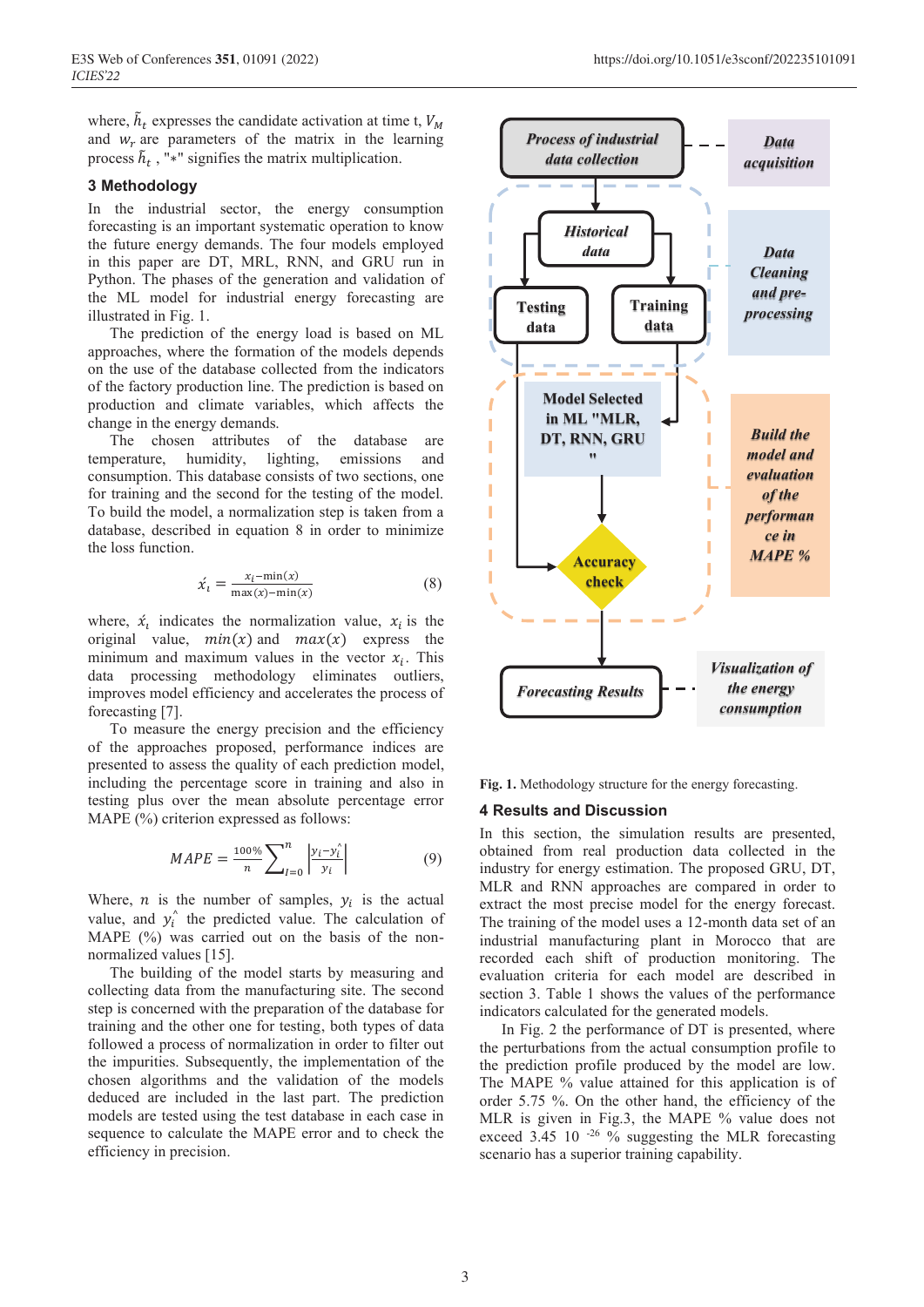The scores % obtained in table 1 by the MLR and DT methods are respectively 100% and 99.99 % in the training phase and 100% and 99.99 % in the test phase, which means that the MLR has a considerably better prediction power compared to the DT.



**Fig. 2.** Energy profile estimated by DT performance.



**Fig. 3.** Energy profile estimated by MLR performance.

**Table 1.** The performance criteria for the compared ML approaches.

| <b>Approaches</b> | <b>Training Score</b><br>(%) | <b>Predict Score</b><br>(%) | MAPE<br>(%)        |
|-------------------|------------------------------|-----------------------------|--------------------|
| <b>MRL</b>        | 100.00                       | 100.00                      | $3.45$ 10 $^{-26}$ |
| GRU               | 99.947                       | 99.990                      | 2.5800             |
| <b>RNN</b>        | 99.970                       | 99.970                      | 1.5600             |
| DТ                | 99.999                       | 99.990                      | 5.7500             |

For the RNN, the Fig.4 expresses the correlation between the real consumption curve and the consumption estimated by the model, so this approach expresses a little bit of vibration at the energy peaks. According to table 1 the performance criteria expressed for this approach is 1.56% for the MAPE % as in 99.97% training score and 99.97% for the test.

In the following Fig.5, we propose a visualization of the GRU prediction, here the curve built by the model estimation followed the path of consumption with the presents of some perturbation at the level of the zones of high or low energy demands.



**Fig. 4.** Energy profile estimated by RNN performance.



**Fig. 5.** Energy profile estimated by GRU performance.

# **5 Conclusion**

This paper proposed four techniques used in the ML including Multiple Linear Regression (MLR), Decision Tree (DT), Recurrent Neural Network (RNN), and Gated Recurrent Unit (GRU) to forecast the energy consumption pattern for Industrial Production Factory.

The four solutions proposed in the present work are evaluated by performance criteria to find out their accuracy in predicting. Finally, the simulation results indicated the MLR solution gives the best performance with a minimum MAPE % of 3.45 10<sup>-26</sup> compared to the RNN and GRU techniques, the DT method expresses the least module efficient with MAPE value of 5.75%.

## **References**

- 1. H. Lasi, P. Fettke, H. G. Kemper, T. Feld, M. Hoffmann, Bus. Inf. Syst. Eng **6**, 239 (2014)
- 2. S. Vaidya, P. Ambad, S. Bhosle, Procedia Manuf **20**, 233 (2018)
- 3. A. Rahman, V. Srikumar, A. D. Smith, Appl. Energy **212**, 372 (2018)